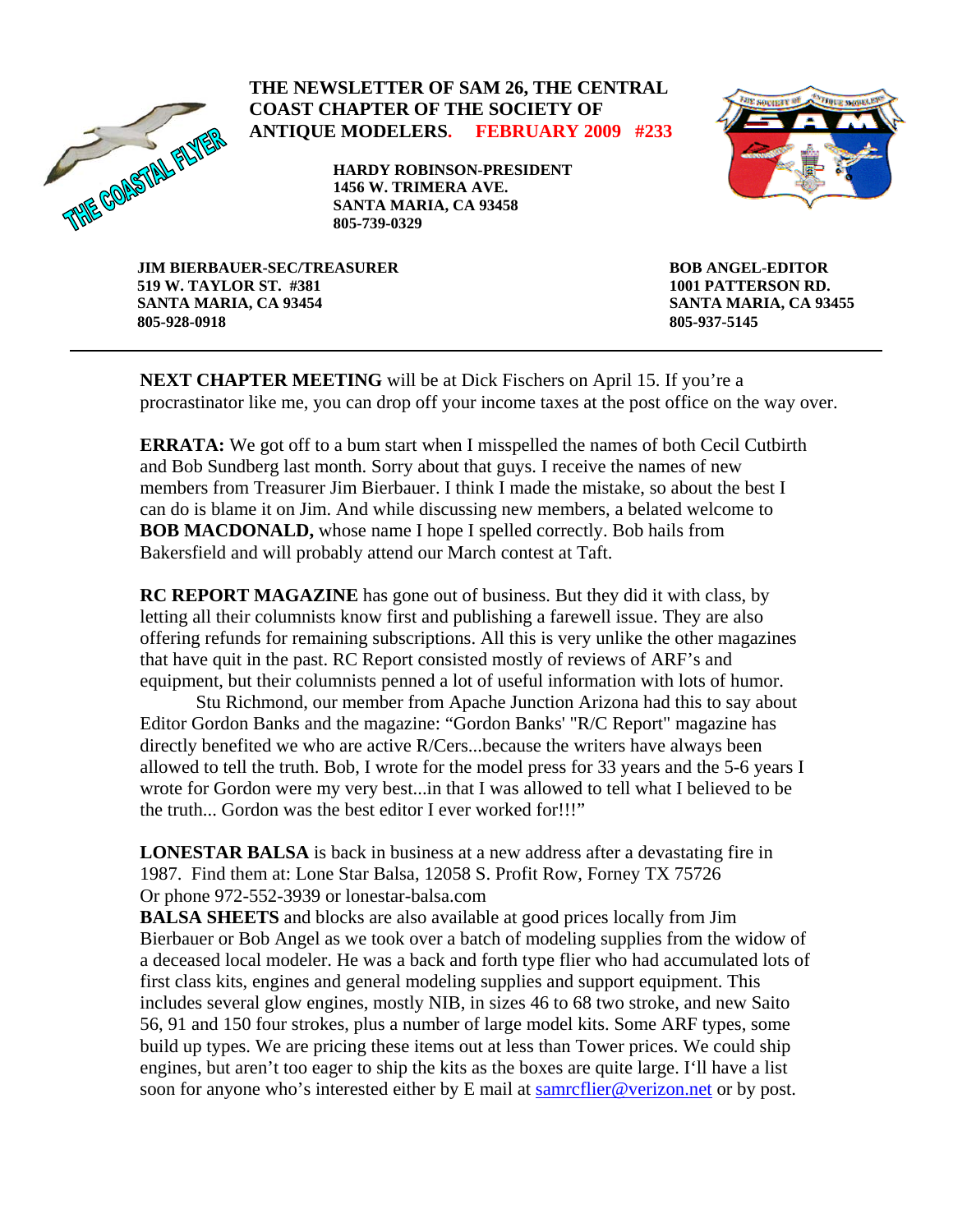**MTBF**, or *Mean Time between Failures*, is a term familiar to many in the aircraft and aerospace business. It's usually expressed as hours of operation between having either a component or a complete system fail. Lately, I've been thinking that the MTBF concept fits our models nicely, but should probably be expressed in terms of number of flights rather than hours. And as a rough estimate, it seems like just about 20 flights between having something on our little hot rods fail and require troubleshooting and maintenance. But somehow the MTBF rate increases to about 10 flights when flown at a contest or public demonstration.

**A TYPICAL EXAMPLE** of MTBF at a contest came at our last contest at Taft, when the engine on my B glow ship suddenly would not hold a needle setting. I retired it and saved the troubleshooting for the shop at home. It turned out that the output nipple on the OS fuel shutoff had loosened from vibration over several flights and had unscrewed itself just enough to allow a pressure leak to cause erratic running. Now an OS shutoff valve has one nipple (my inlet side) turned from solid metal, but the other is screwed into place. That factory assembled valve had probably a MTBF of 50 to 100 flights. But the engines' fuel system was on only about its'  $10^{th}$  flight since the last problem – which incidentally occurred at a previous contest.



**KEITH SMITH** is building a sailplane for the "sorta" Old Time Glider event our March contest at Taft. He calls it the "Gambler" and it looks very competitive. Keith builds fiberglass composite fuselages under the name Pacific Sailplanes. However this ship isn't fiberglass and the construction is balsa to keep in the spirit of the sorta OT event. The event was started by ED Hamler as an offshoot of the rulebook glider event. It's run under the SAM rulebook flight rules of 3 flights for 20 minutes.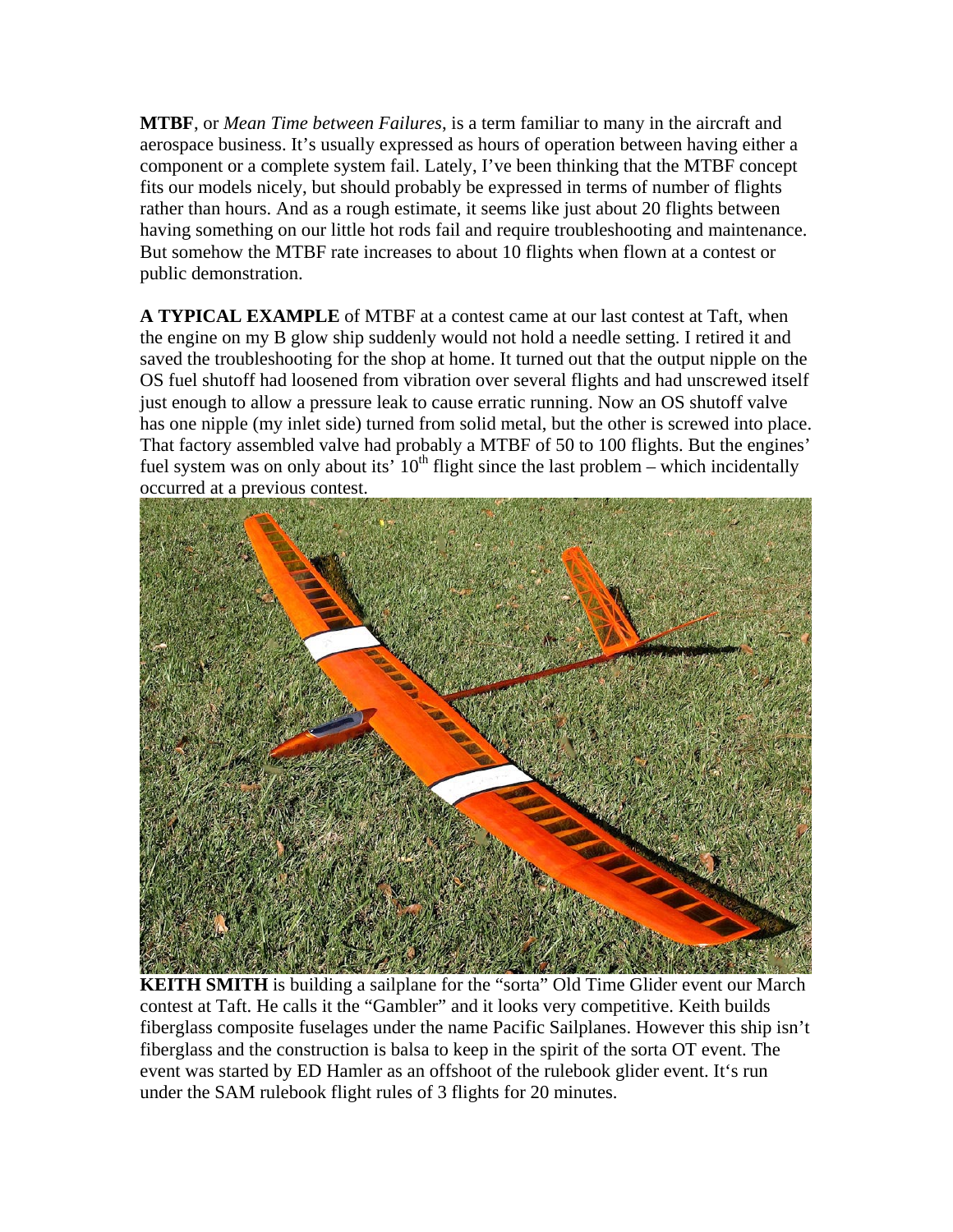**ARMING SWITCHES** might have been called *disarming switches*, except arming switch is easier to say. But disarming for safety is their primary purpose. They were the subject of two columnists, Bob Aberle and Greg Gimlick, in the February issue of Model Aviation. Notice that 2 of the 3 connectors pictured on the commercial "shorting plug" unit wouldn't be needed if you were wiring from scratch. But many electric fliers have gotten away from arming switches after newer ESC's have a programmed in "no motor start condition" unless the throttle lever is at retard when radios are switched on.

A computer radio can also be programmed so one of the flip switches keeps the motor shut off should the transmitters throttle lever get bumped accidentally. But only an arming switch can assure that the motor doesn't start unexpectedly due to a radio or ESC glitch. Both columnists covered the technical details of the switches.

Besides the positive interruption in one of the battery wires, mention was made of an alternate arming switch which interrupts the lead between the ESC and the receiver. Presumably this might be used because the switch would not have to carry full motor current and could be a lighter duty switch. But that system sounded a little "iffy", because not all ESC controls will shut off properly. It was even suggested that you call the ESC manufacturer to verify that the scheme is safe. Careful bench testing was also recommended. All told, it sounds like that system could be a weak link and little improvement over just relying on the transmitter and ESC. I'd opt for the direct battery interruption if installing an arming switch.

**THE HOLMAN FAMILY** showed up in force at the Southwest Regionals, with a larger motor home to accommodate everyone. Rick invited his daughter's boyfriend Phillip, and was indoctrinating him into flying. Rick knows how to raise a family. He says "Anyone who wants to date my Daughter has to be a model flier". Phillip was a very personable and helpful young man and a fast learner.



Flight line action, as Dave Lewis at left gets his Bomber underway at the SW Regionals at Eloy Arizona. Doug Klassen Photograph.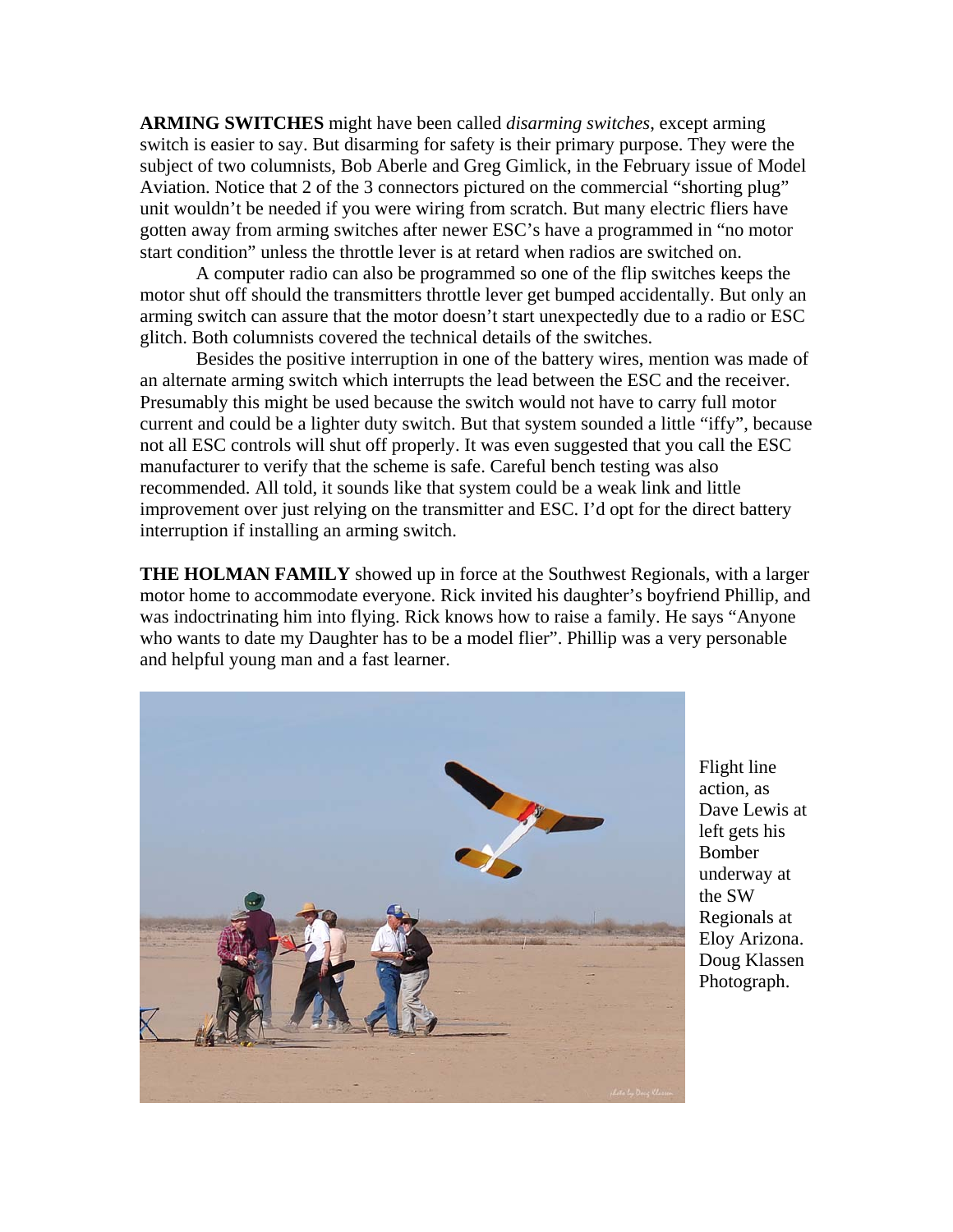

**THE DALLAIRE** pictured above is a once quite popular design that is frequently overlooked today. It's quite competitive with that high aspect wing and a fairly streamlined fuselage. It's a good candidate for Texaco, and Jim Bierbauer should be flying a four cycle powered one at our next Taft meet. The one pictured was snapped at Eloy in January by Doug Klassen who sent us a nice batch of Photos from that meet.

**FUEL SYRINGES** are now imported from China along with most of our material goods. They are much cheaper, both price wise and physically. I've been wrapping clear packaging tape around them to help prevent breakage, and to contain hazardous glass shards when they do break.

**OLD FLIER LEARNS NEW TERM:** A helicopter flier mentioned "nitro engines". Since most modern engines use nitro, I didn't understand the term and had to ask. The "young 'uns" among us have cut their teeth on electric motors, and needed an easy to use term to distinguish real engines from those sneaky quiet electric motors.

**DAVID BAKER**, the well known organizer and supporter of SAM activities in the UK passed away on the first day of this year. You'll no doubt see his biography in other publications, such as SAM Speaks.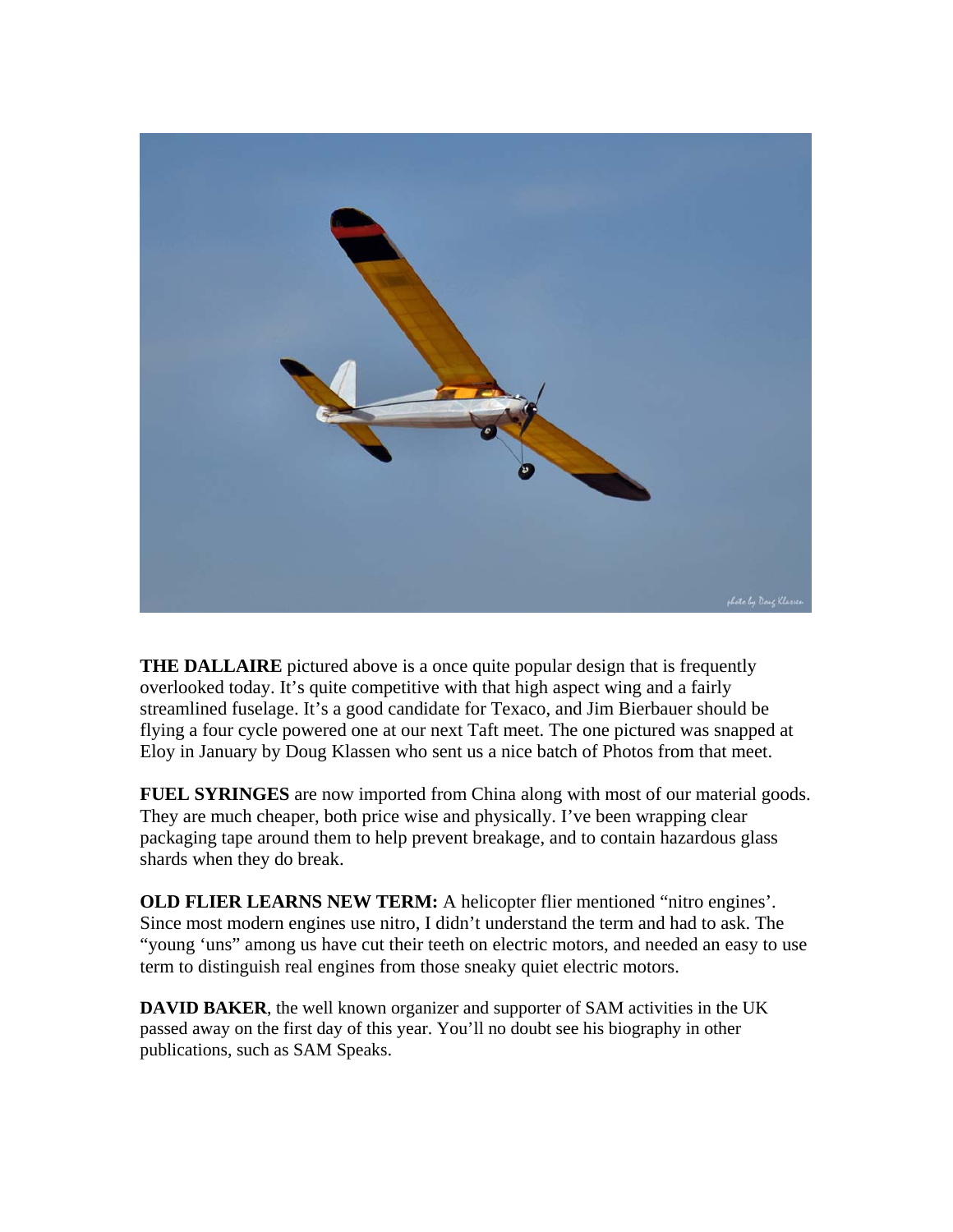**SNAP-IN BATTERY PROBLEM:** Recently, one of my transmitter batteries was consistently registering low voltage way early in the flight. Before replacing it, I removed and cycled it and found that it should still be quite serviceable. But back in the transmitter, it dropped to 9.7 V fairly fast. The problem turned out to be the old type snap-in connections. The battery has the little 9 volt battery type snap-on connectors, but the transmitter has only a couple of friction springs. Giving the springs more tension plus a shot of Corrosion X made an OK field fix, but I plan to solder in some real connectors.

 Never trust friction connectors, especially on something as critical as a radio. Just a couple of days ago, my tachometer wouldn't light up when switched on. Just opening the case and re-seating the batteries fixed it. Consider how often ordinary flashlights fail, and all that's needed is cleaning and reseating the springs and batteries. And those snapin dry cells are one of the things that turn me off about the new cheap Spectrum DX5e radio set on 2.4GHz. Being cheap, no batteries or charger are furnished, so it just has a snap in battery box. They sell a Ni-Cd conversion kit, but the Ni-Cds just snap in also.

**RESISTOR QUESTION ANSWERED:** Ken Holden sent a response to my open question as to why some resistors come in nice neat 10K Ohm size, while others have odd size Ohm designations, such as 4.7 K rather than a neat 5.0K.

**Hi Bob:** In response to your resistor value question, the values traditionally lay on a scale like the decibel scale, or wire gauge. It was to make manual calculations easier. Thermals,

Ken in Carmichael.

Thanks Ken – that sort of answers it, although I wouldn't have the slightest idea what or how to begin calculating. But then I still believe electricity is a largely unproven proposition something like alien abductions, Loch Ness monsters, global warming, Yetis, etc.



Here we have one of the new and much cheaper 2.4 GHz radios being made in China. It's called "Turborix"

And is a four channel transmitter/receiver set available for just \$68 postpaid from a dealer called AirLandSea Hobbies located in the USA. Probably the most attractive thing about the price isn't the 68 bucks, but the spare receivers, which are just \$15 each.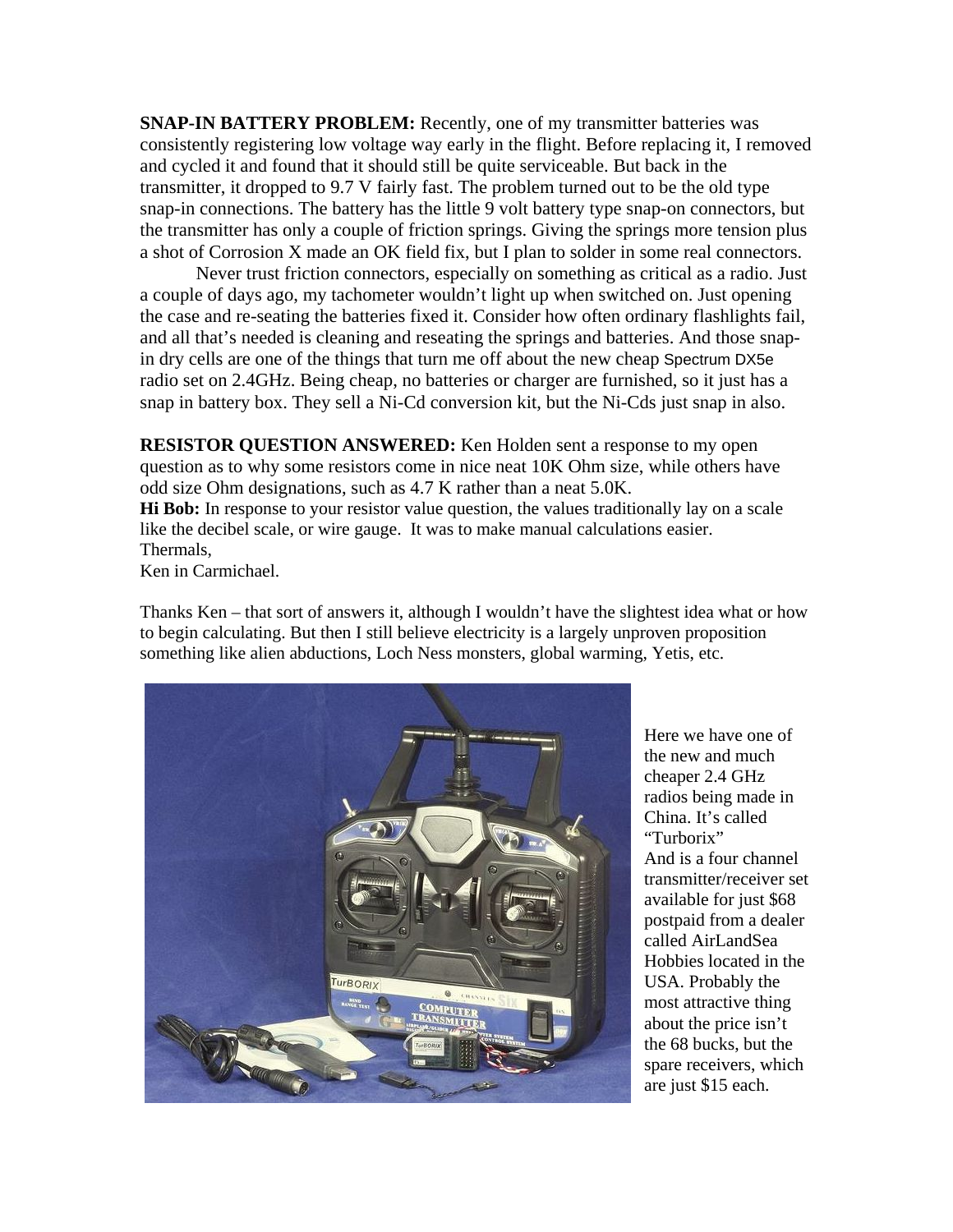**RED SCHOLEFIELD,** the Battery Clinic columnist for Model Aviation says he has tried out one of the pictured radios, and it works OK. It's advertised as a very basic, but full range computer radio with four model memories. Since there is no charger, I assume the transmitter batteries are non rechargeable disposables and are probably not included. And they probably fit into another of the snap-in battery boxes that we keep warning ourselves about. The trim switches look like analog type, but are probably just the cheaper to produce digital such as we find on most other computer radios, regardless of price. If so it might not have the same drawback as the \$100 Spectrum DX5e set we reported on in the September '08 issue. That non computer radio has the worst of both worlds with digital trims but no visible record of where the trims were last set.

The cheap receivers are no doubt not compatible with Futaba, Airtronics, Spectrum, etc transmitters. Still the long term effect may be to lower the prices on extra receivers from the major manufacturers. Those name brand radios are something like computer printers, in that they could be given away if you'd continue buying their overpriced ink. It looks like more of these cheap 2.4GHz sets will continue to appear. There's even one offered from Hobby King priced at \$30.

 If you're interested in the pictured set, AirLandSea Hobbies can be reached by phone at 1-607-547-8742, or by mail at 446 Springfield Hill Rd., Cooperstown, NY 13326.You can also "Google" their website for more information.



**WHAT'S THIS?** Would you believe a Cox 1.40? I'm told it was made by Cox for chainsaws and this one has been converted for model aircraft use.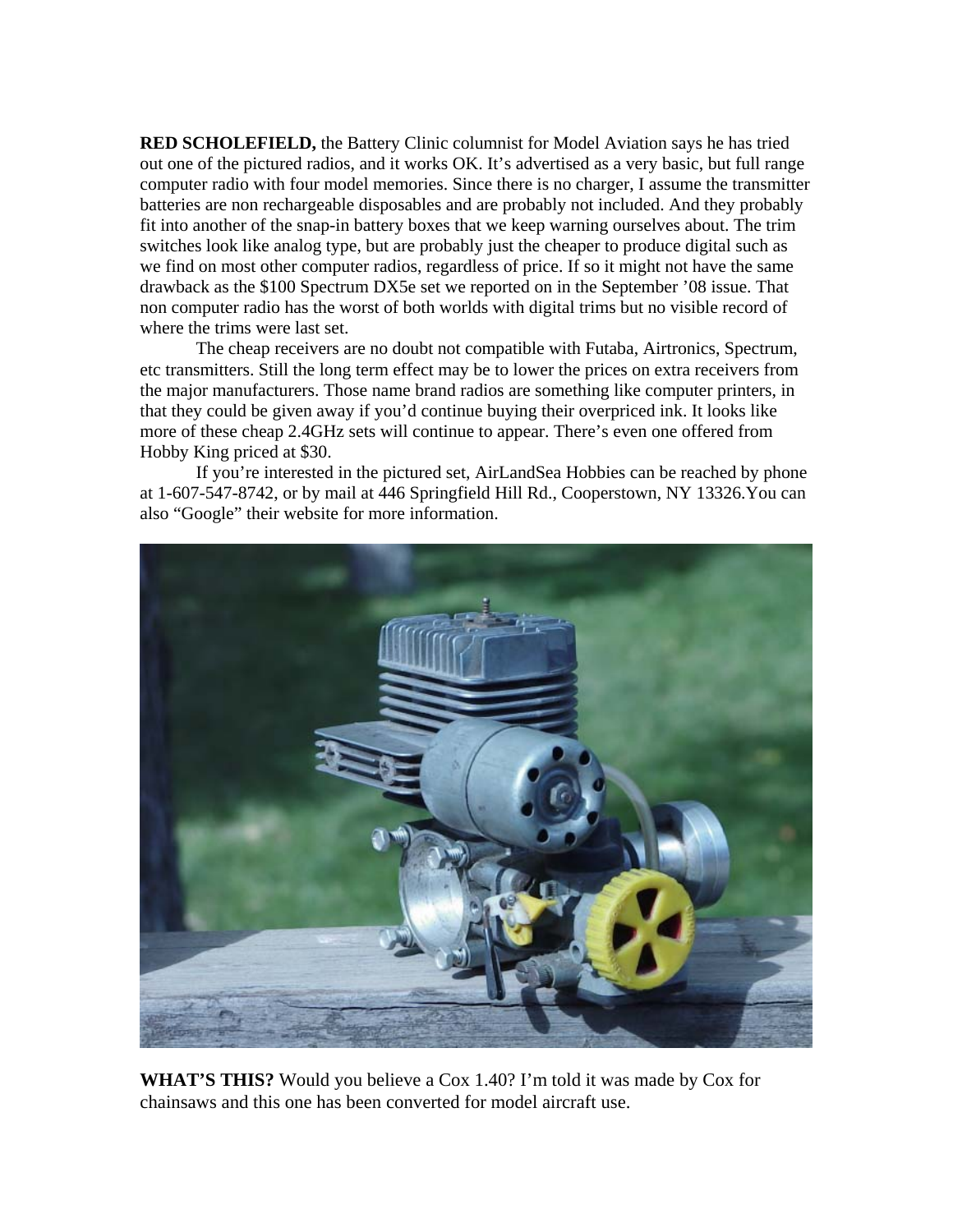



**THE NOMAD** design by Chuck Hollinger was beautifully executed by Carlos Gerster of SAM 1953 in Argentina.

It's 900 square inches and powered by an Irvine 40 diesel, which Carlos plans to fly in an LER event.

Your Editor has always liked the design, but has yet to build one, usually opting for something simpler. Now I feel I couldn't measure up to the standard that this one has set.

I had watched Chuck Hollinger fly the original Nomad as an Ohlsson 60 powered free flight in the late nineteen forties. Our local club, the Prop Spinners of Bremerton Washington had sponsored a big contest at the Kitsap County airport. Kitsap County is almost an island, and aside from one road out to the south, all travel in and out was by ferry boat. The famous Tacoma narrows bridge that had collapsed in a wind storm in the nineteen thirties had not yet been rebuilt.

Those were the days when you could get manufacturers to send kits, supplies and even engines as prizes. So to attract outsiders, the club had put out lots of publicity and had lots of nice prizes to offer. The contest offered both free flight and control line. At that time all modelers were just modelers, and free flighters didn't discriminate against those who chose to physically control their aircraft. And in fact many FF guys swung both ways.

Among those coming over from the Seattle area were Chuck Hollinger and his flying buddy Hank Cole. Both were accomplished modelers with published model designs to their credit. We were mostly high school kids struggling to learn the ways of modeling and Chuck, being a famous and well known grownup competitor and designer was a local hero and a source of learning. The good looking Nomad was the highlight of the contest and won its class. It might have the first competition for the ship. I believe Chuck and Hank took home a good percentage of the hardware that day.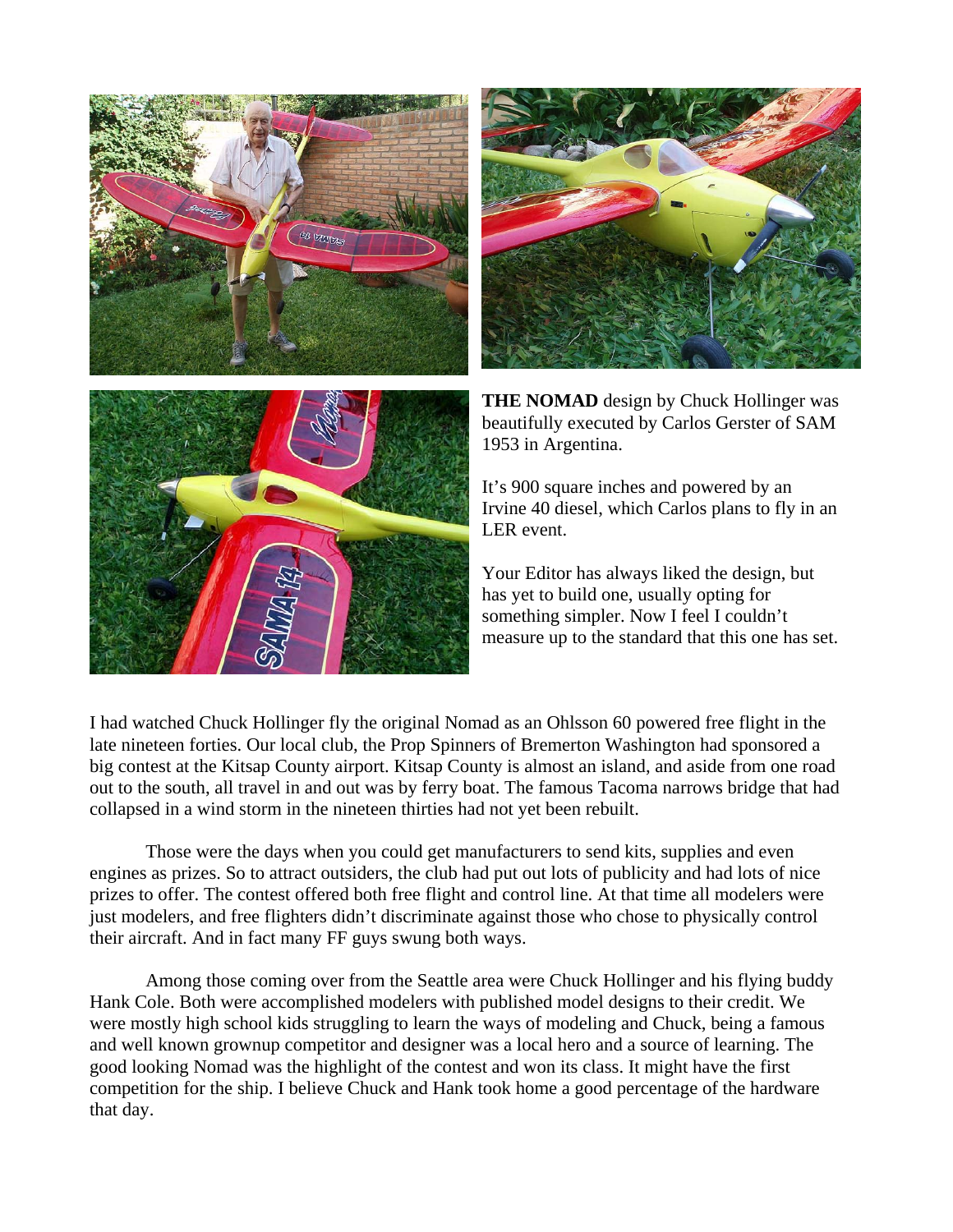**ROLAND FRIESTAD,** SAM Speaks editor has, as you know, produced a CD set of all the SAM Speaks issues from the first issue at back around the Stone Age until just a year or so ago. For \$30 postpaid, this is a really good deal, especially so for those just joining SAM. Now he's working on scanning early Model Airplane News and will be following with Air Trails and Model Builder. This is one big undertaking and will be a great service. In fact it stands to make some of our houses larger as we'll be able to get rid of musty stacks of old magazines. Thank you Roland!

**ARDY ROBINSON** asked that I do a piece on **cleaning engines** and maintaining them in clean **H** condition. He buttered me up by saying my engines always looked neat and clean. I was surprised to be accused of something like that, but I accepted it gracefully. I've always thought, "You want neat and clean engines, you look to Tandy Walker for that". We'll briefly summarize. The Dawn Power Dissolver treatment described several issues ago is the best thing I've found to cut through that dark exterior varnish caused mostly by baked on castor oil. After a lengthy search I finally found the product on the shelf at Wal-Mart at a very reasonable price.

But when you're disassembling an old gunked up engine the overnight heated crock pot is a used cooking oil to restore a little twin cylinder Wen Mac to once again turn over freely. Those little good way to go. The warm anti-freeze bath works well, but so does a simple bath of cooking oil. I gems have such close tolerances that you almost have to disassemble them or you'll break something trying to free them up with just heat applied from the outside.

Rust removal is accomplished with Naval Jelly, available at most hardware stores. The jelly is also a good exterior varnish remover and does a good job of removing cylinder varnish on Cox 1/2A engines. A product called Evapo-Rust is also a good immersion type rust remover. Its' available in bulk quantities at Freight Harbor Tools. With all these treatments you need to be cautious about not messing up a fine exterior finish especially on painted parts.

 But one simple trick for keeping engines clean was passed on to me by Dick Fischer who'd compartment to remove grit, grime and oil residue. The alcohol drips out and dries rapidly, and picked it up from Jack Albrecht, who maintains very neat equipment. Keep a spray bottle filled with methanol and after a flying session hold the airplane nose down and spray the engine and its being organic, it doesn't even hurt grass if it drips on it.

:



**VING FUN IN ITALY** Here's Bruno Chianti **HA** launching his 1/2A Strato Streak.

Bruno came up with some statistics on SAM Talk with dominating 1/2A competition. I presume the statistics enough Bombers are *relatively* scarce in the1/2A event a pie chart showing the Bomber and Playboy were gathered from his local sources, because oddly stateside.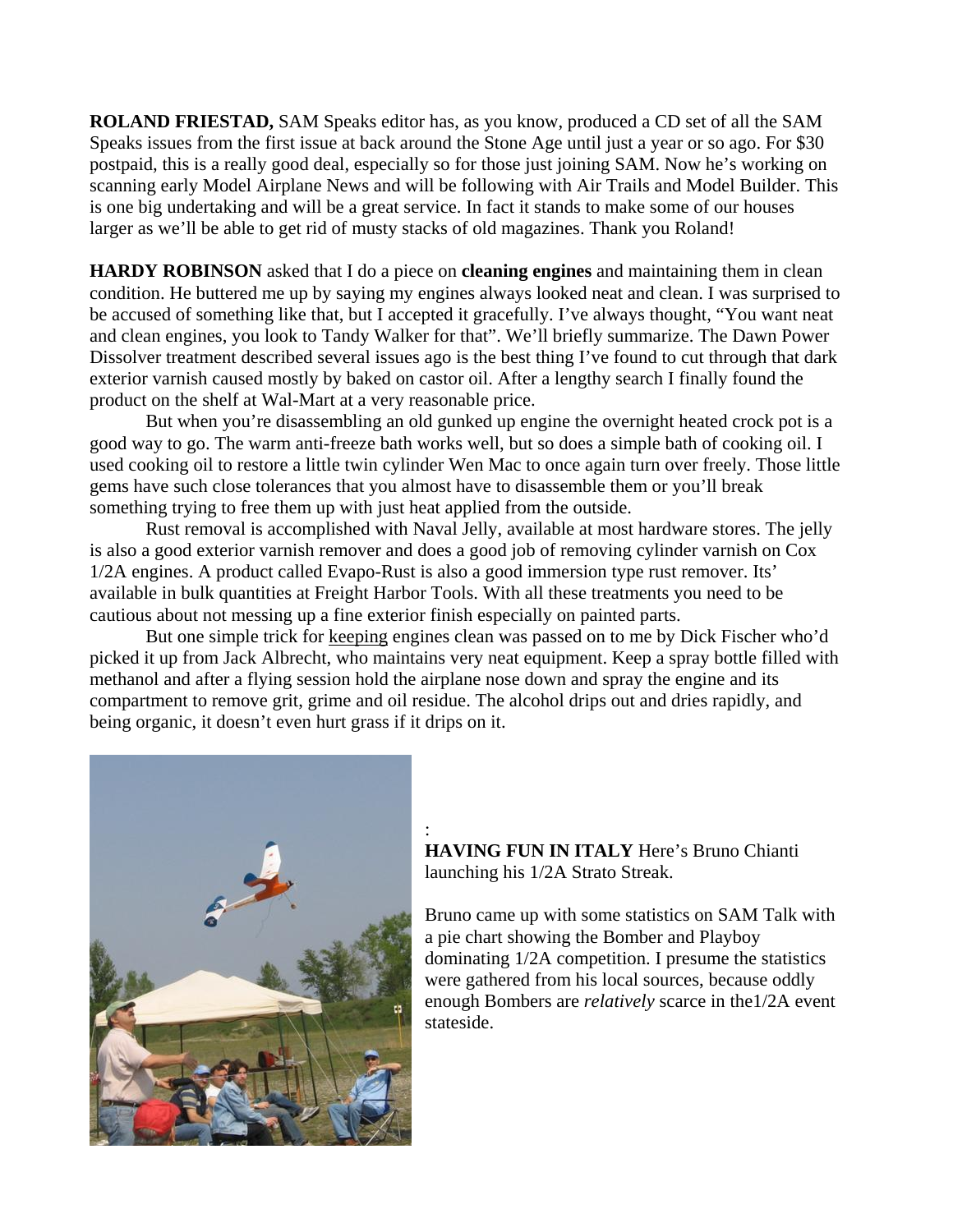**ED HAMLER** sent out a message to his SAM 27 companions, drumming up support for the upcoming contest at Taft March 28 & 29. So far it looks like Ned Nevels, Mike Clancy, Don Bekins, Dan Carpenter, and Steve Remington plan to attend from SAM 27. Most of these guys are also associate members of SAM 26. Thanks Ed, maybe this will get things going for the start of the California contest season.

**PROP PREP.** Hal Wightman had an article on prop carving in SAM Speaks #201. While I have no intention of carving props from scratch, I do "prep" wooden props. But when you get lucky and a prop lasts a long time, the hubs start to get badly compressed. Hal's idea of putting four hardwood dowels into the hub seems like a good way to restore such a mushy prop. But you need to insure that all four dowels get driven in an equal distance, especially ob the back side or you'll end up with a wobbly out of alignment prop. I've found it's a good idea to remove or at least loosen a wood prop between flying sessions to prevent crushing. Ever notice that a prop that's been sitting tightened on an engine often throws itself loose at next engine start?

**USEFUL PRODUCT?** SAM Secretary Tommy Gray sent this message to Tandy Walker when Tandy was having problems with a poor contact in a new drill press circuit board. "There is only one way I know to make it half way reliable and that would be to clean the strip and the back of the panel with *Cramolin De-Oxit* then put *Cramolin lube* on it. We use it on high dollar electronics equipment circuit board edge card connectors and there is NOTHING else that will work any better. I have cleared up intermittents in \$100,000 equipment with it. I had an AMPEX factory tech put me onto it about 30 years ago and it fixed intermittents in a video tape machine that was killing me with service problems. After treating the board and connectors with it, the problems went away and never returned. Cramolin is made by Caig Laboratories and can be found on the web. I understand however, that you can get a consumer version from Radio Shack." Tommy Gray

That product sounds like a super version of the **Corrosion X** that Bob Holman sold for a while. Bob may have discontinued it because a few people had problems with the little plastic pressure pump. But I've had good service from the stuff for several years.

**TRANSMITTER RECALL.** Red Scholefield just passed the word that Horizon Hobbies have sent a recall notice on **Spectrum DX6i transmitters** due to a problem with the stick pots. Date codes affected are 807E through 812E, plus 901E. These numbers are found on the back, maybe inside a module cavity. Horizon suggests that you stop using these immediately and send the transmitter (only) with batteries removed to them for upgrade. They'll pay the bill both ways. You can contact them for instructions at 1-877-504-0233 or Email productsupport@horizonhobby.com

**TANK MAKING 101:** Roy Bourke had a nicely illustrated tutorial on making custom fuel tanks in the Jan.-Feb. issue of SAM speaks. He recommended brass as an easy to work metal. But as I recall, Joe Wagner warned us that brass produces an acid when glow fuel is left sitting in it. It might be a good idea to use tin plate instead. I made a tank recently from a suitable material found at Home Depot that was intended for, I believe, roof flashing.